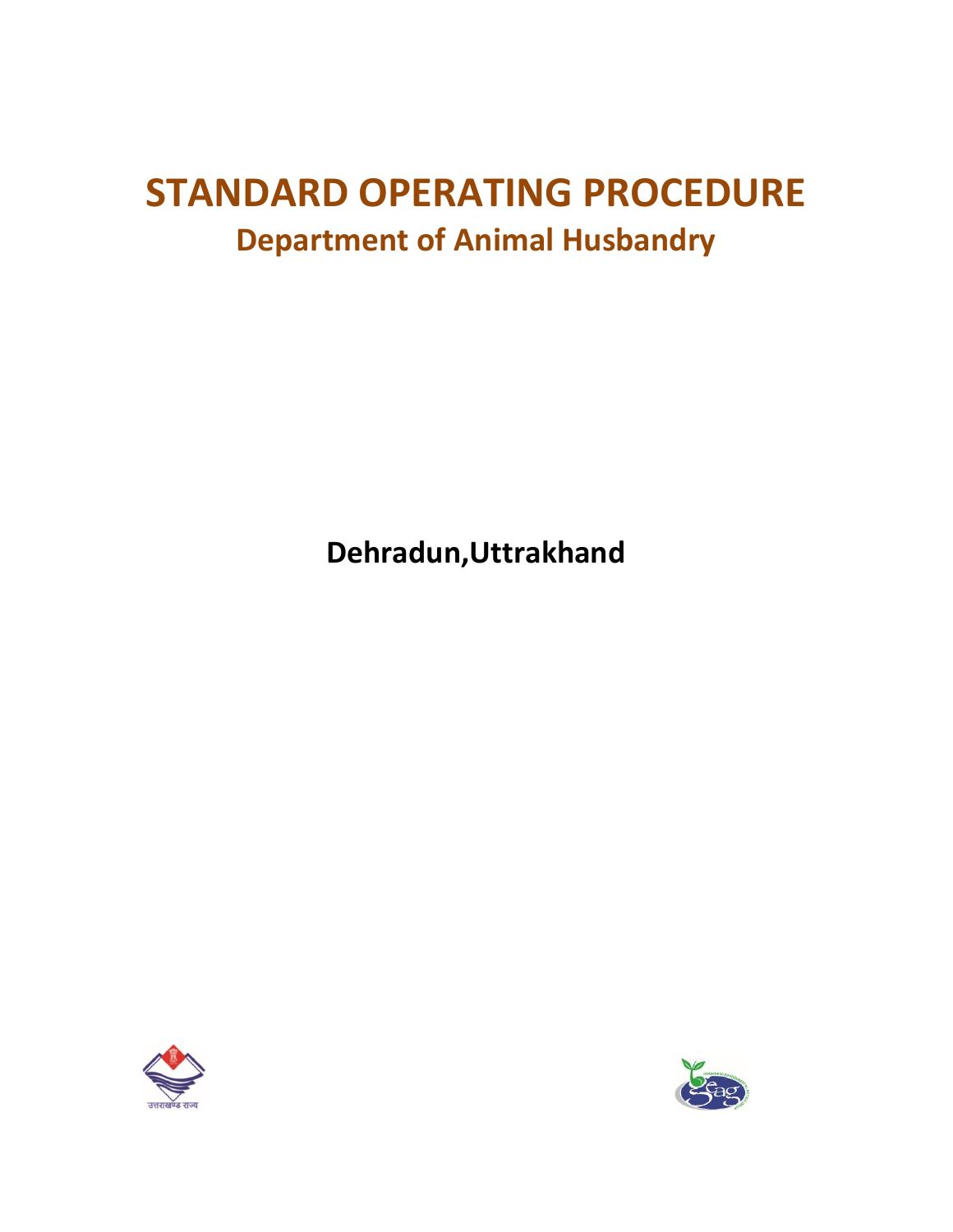# **CONTENTS**

- 1. Context
- 2 Objectives
- 3 Preparedness Activities
	- 3.1 Determination of Organizational Role and Responsibilities
	- 3.2 Resource Mapping
	- 3.3 Organizing Capacity building and Mock drill
- 4 Information dissemination and Functional Guidelines
- 5 Guidelines and Coordination
- 6 Procedure to be undertaken during a disaster
	- 6.1 First Stage
	- 6.2 Second stage
- 7 Procedure to be undertaken after the disaster
	- 7.1 Administrative work
	- 7.2 Accounting Work
- 8. Suggestion
- 9. Checklist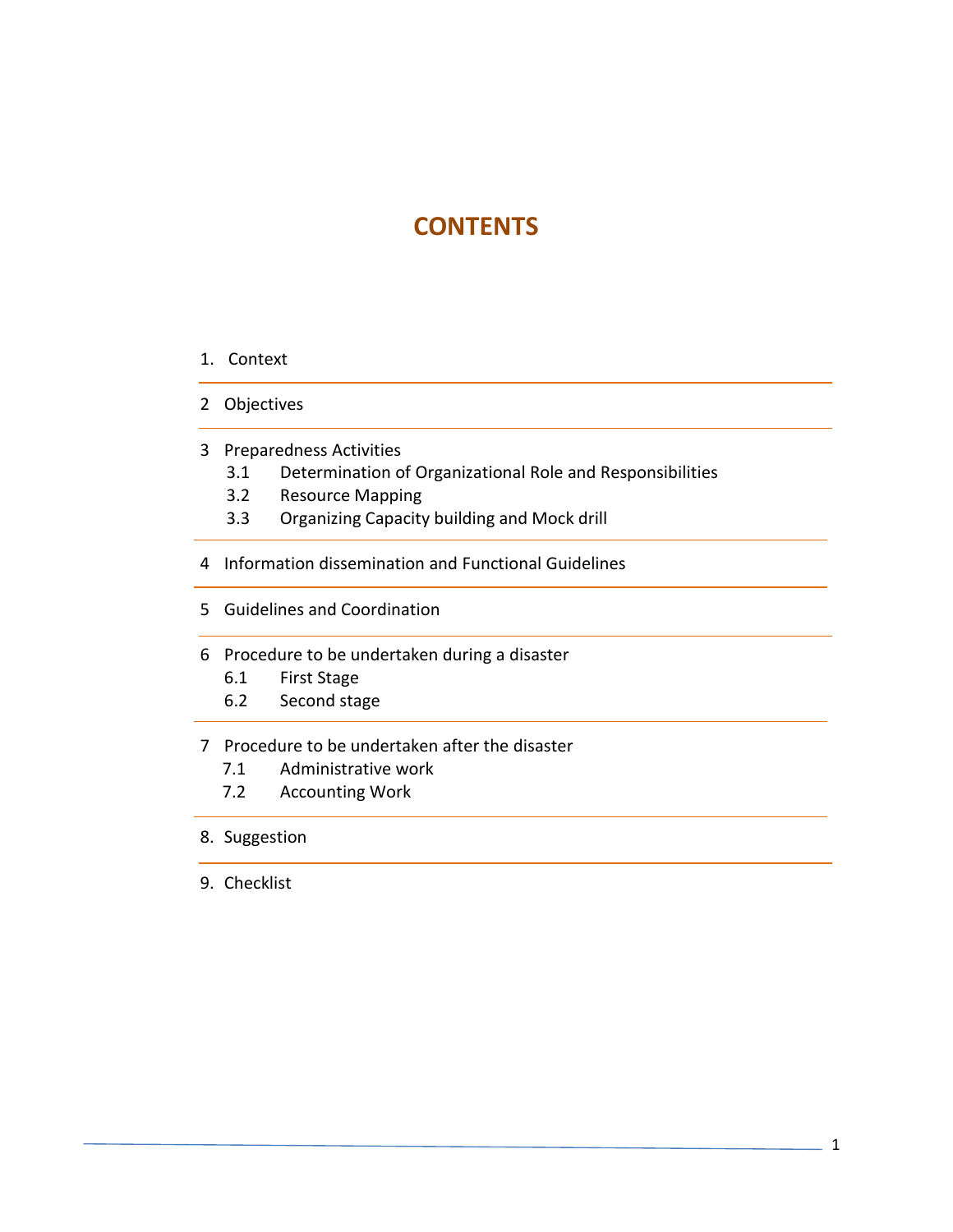## **1. Context**

Animal Husbandry is as an important sector in Uttrakhand. It is an integral part of rural economy of the state similar to other parts of the country. It contributes raising the domestic income and nutrition of the family besides providing the biomass and compost required for agricultural activities.Animal husbandry activity is undertaken in millions of homes in the state. This provides employment to marginal and landless farmers. While the hilly areas provide a suitable environment for animal husbandry, the state is being drawn in the list of potentially disaster-affected states due to the effects of climate change and human activities. The frequency of calamities like heavy rainfall, cloudburst, landslide, quick flood, avalanches in the state is increasing and definitely affecting animal husbandry sector. In order to reduce the loss of livestock from disasters, the efforts made during the disaster, along with the activities of the disaster preparedness, department and disaster relief efforts are very important. With respect to disaster, directions are issued by State headquarter and State Disaster Management Authority from time to time to the officers/staff working at the district and block level. The Standard Operating Procedure (SOP) of Animal Husbandry Department is a compilation of these guidelines.

## **2. Objectives**

The following are the specific objectives of the Animal Husbandry Department to prepare standard operating procedures :

- To develop the clarity of work and responsibilities among all the units from state to village level in view of Departmental Disaster Management Plan.
- To minimize the loss of animals during the disaster
- To Strengthening livestock based livelihood by making specific planning for the disaster-prone areas

## **3. Preparedness Activities**

The following activities will be undertaken under the preparedness by the department:

#### **3.1 Determination of Organizational Role and Responsibilities**

- The Nodal Officer will be appointed by April 15 after establishing Disaster Control Room at the state level on the basis of the instructions issued by the Director -Animal Husbandry. Again, the same process will be adopted from the Mandal to the Block level :
	- $\checkmark$  The additional director posted at the mandal level will be the nodal officer.
	- $\checkmark$  The chief veterinary officer will be the Nodal Officer at the district level.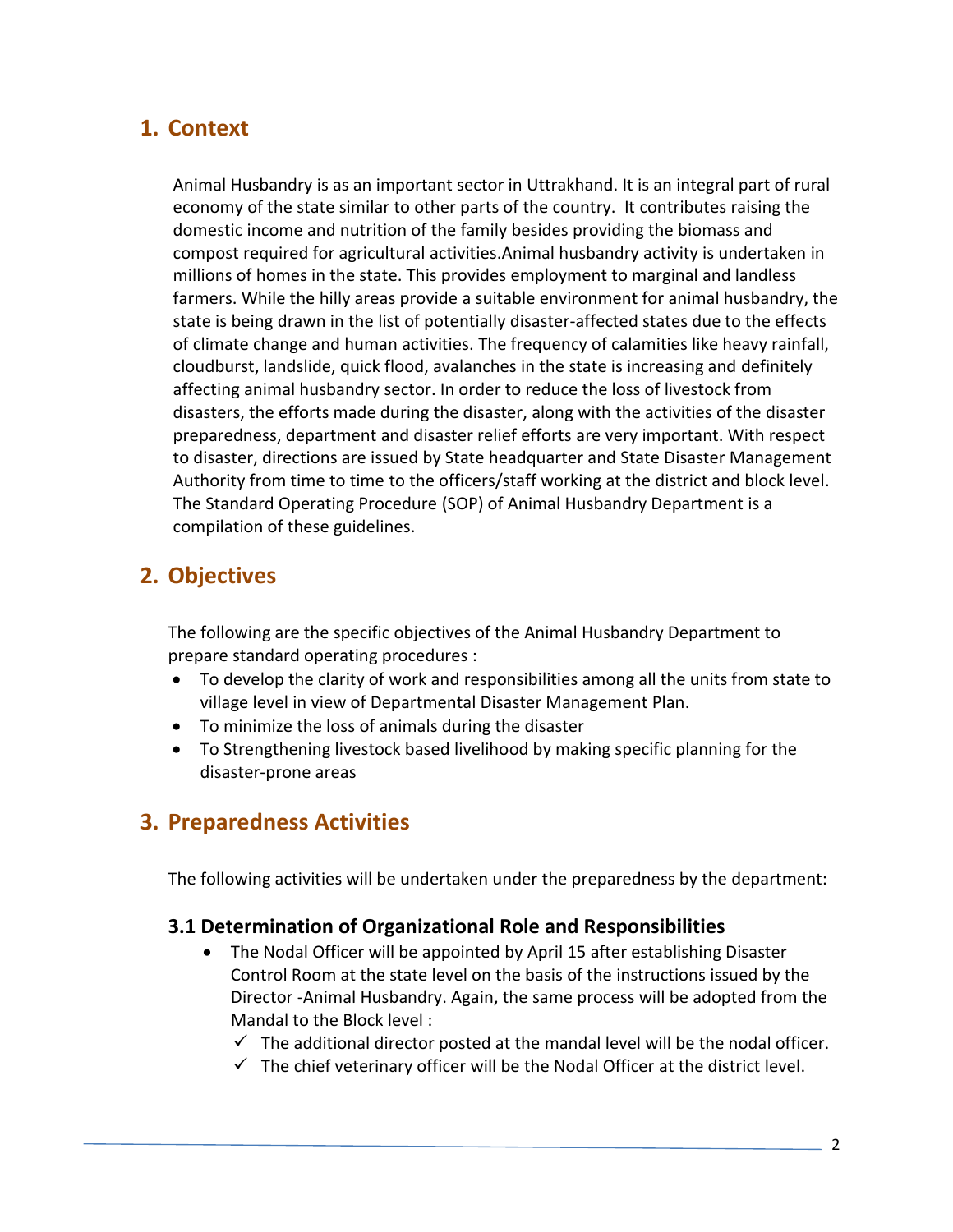- $\checkmark$  Veterinary Officer posted at the block level will be Grade-1 Disaster Nodal Officer.
- Chief Veterinary Officer / Veterinary Officer (Nodal Officer) at the district level will constitute departmental disaster team at the Block level for disaster prevention and inform about the same to the State headquarters till April-May. There will be one veterinary officer, two Livestock Extension officers and two fourth-class staff in this team.
- Disaster Nodal Officer will activate the Disaster Cell in their respective blocks till April-May under the instructions of the Chief Veterinary Officer.
- Veterinary Officer with the assistance of the Livestock Extension Officer and under the instructions of the Chief Veterinary Officer, the animals will be counted and the vaccination will be made by placing camps on the paths going to Bugyal.

#### **3.2 Resource Mapping and Guidelines**

- Based on Pre assessment, list of Cattle feeders, especially in the disaster-prone areas will be made available at District Headquarter through Livestock Extension Officer till May under the instructions of the Chief Medical Officer.
- The Livestock Extension Officer will arrange shelter for animal at the safe place, under the instructions of the Chief Medical Officer.
- Cattle feed, seeds, compact feedbags, medicines, vaccine etc will be supplied at veterinary hospitals and livestock service centers on the instructions of chief veterinary officer before the disaster so that fodder and medicines are available in case of disaster.
- Animals Vaccine and medicines at the district level will be procured till February-March under the instructions of the State Headquarter and will be transported to the blocks by May-June. Considering the disaster 20 percent of the purchased medicines will be kept safe.
- The veterinary officers will make coordination with neighboring fodder banks to meet the fodder requirement for animals in emergencies.
- The Chief Veterinary Officer / Veterinary Officer under the instructions of the State Headquarter will issue guidelines that the f remaining crops that cannot be given to animals in normal time in the event of a long-standing disaster can be used through mixing 10-15% in normal fodder. .
- The Chief Veterinary Officer / Veterinary Officer under the instructions of the State Headquarter will issue guidelines for sugarcane-sown areas that agola/ dry leaves of the sugarcane can be used in the form of obsolete fodder by mixing it's 10-15% in normal fodder.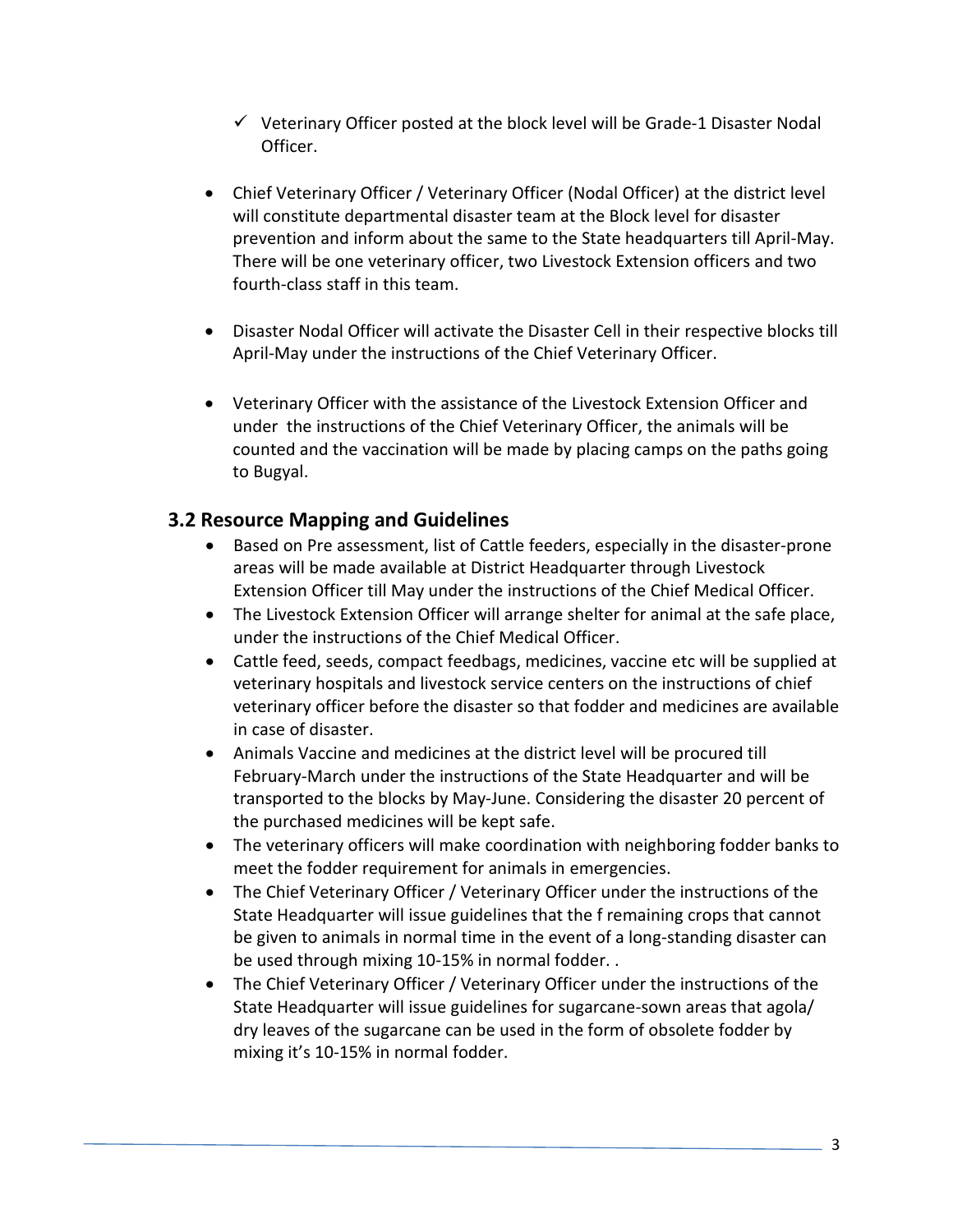All the resources and information related to the Chief Medical Officer's department will be updated on the SDRN / IDRN website at the district level through District Disaster Management Department.

#### **3.3 Organizing Capacity building and Mock Drill**

- In order to respond to disaster from time to time, Chief Medical Officer will ensure his/her active participation in the mock drills held at the state and district level by State and District Disaster Management Authorities.
- Mock drills for the departmental officers/staff will be ensured to at the district and block level under the instructions of the State Headquarter.
- All the departmental institutions will be linked to the telecommunication system under the instructions of the State Headquarter, so that there is no hindrance in the exchange of information during the disaster.
- The Chief Medical Officer will organize awareness camps with the support of Livestock Extension Officer in the month of April, May and June under the direction of Chief Medical Officer. To generate awareness among the community regarding various diseases in the animals, people will be contacted and provided with the information about the first aid in emergency condition.

# **4. Information Flow and Operational Guidelines**

Clear guidelines will be issued at the department level, in order to deal with the situation of any disaster within the state, according to which :

- The control room will be established at every level from state to block.
- Reporting on daily basis will be developed from block to district level and further district to state headquarter till 15th May - 15th September.
- Livestock Extension officer will be the first responder in the event of a disaster who will be in the field level and responsible for instant treatment arrangement for animals from their level and notify the Chief Medical Officer accordingly
- The jurisdiction of each officer will be already determined and notification will be issued at the headquarter level from the State Headquarters for their respective jurisdiction and responsibilities.

# **5. Guidelines and Coordination**

Instructions will be issued by the Director (Animal Husbandry) at the departmental level till April 15 in order to deal with the situation of disasters in the state. In compliance with this, the preparations will be started at district and block level.

The department will be associated with the State / District Administration for the early warning from State to the Block level. The disaster control room established at the state level within the department will coordinate with the State Emergency Operations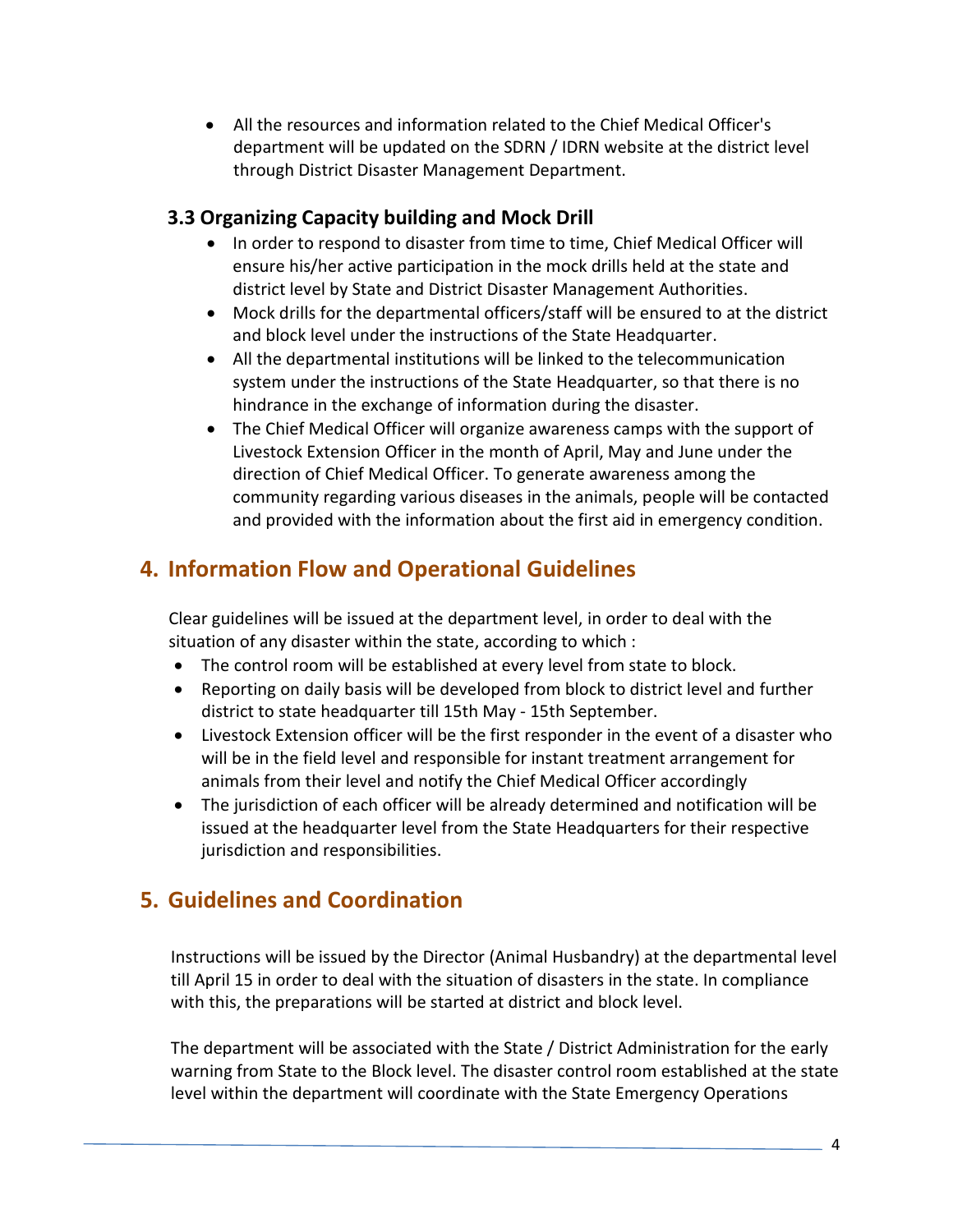Center, from where it will keep getting warnings related to the disaster. This information will be further broadcasted at each level and staff will start doing their assigned tasks at each level during the disaster. In addition to this, the department will work in coordination with SDM at Block level and with the District Emergency Operation Center at the district level at the time of the disaster.

Based on intensity, the level of functioning will be determined, L1, L2 and L3 level of functioning will be determined based on the intensity of the disaster. In order to counter the disaster, planning also needs to be done based on the above three levels. The planning will be based on the following levels:

#### **Operation L1**

This is the minimum level of functionality. Only a few people are required at this level. The main task is to create plans, broadcast information, at this level. For example, broadcasting warnings or planning related to some low-level events etc. is included in this level.

#### **Operation L2**

During this level of operation, more disaster rescue workers are required. In this level of disaster, the District Nodal Officer can conduct and coordinate all the operations.

#### **Operation L3**

In L-3 level disasters, the activity and involvement of all the people associated with the department are necessary. This level is generally applied in that condition when the time of disaster is predetermined and the intensity of the disaster is high. In the operation of L3 level operation, the department will respond to the instructions of the Head of the department / Chief Engineer in coordination with State Emergency Operation Center.

## **6. Procedure to be undertaken during a disaster**

#### **6.1 First Stage**

- Nominated nodal officers at the state level will be active as soon as they are informed and reach to the staging area in consultation with State Emergency Operation Center. Similarly, at the district level, the Chief Medical Officer / Nodal Officer will approach the District Emergency Operation Center and reach the staging area. The team formed at the Block level will be activated under the leadership of its Nodal Officer and will be working in the direction of the Sub-District Magistrate.
- The Disaster control room established at each level will be activated and the information exchange will be made at all levels during disaster. The Nodal Officer at the district level will provide the status of existing situation to the state disaster cell at 5 pm daily.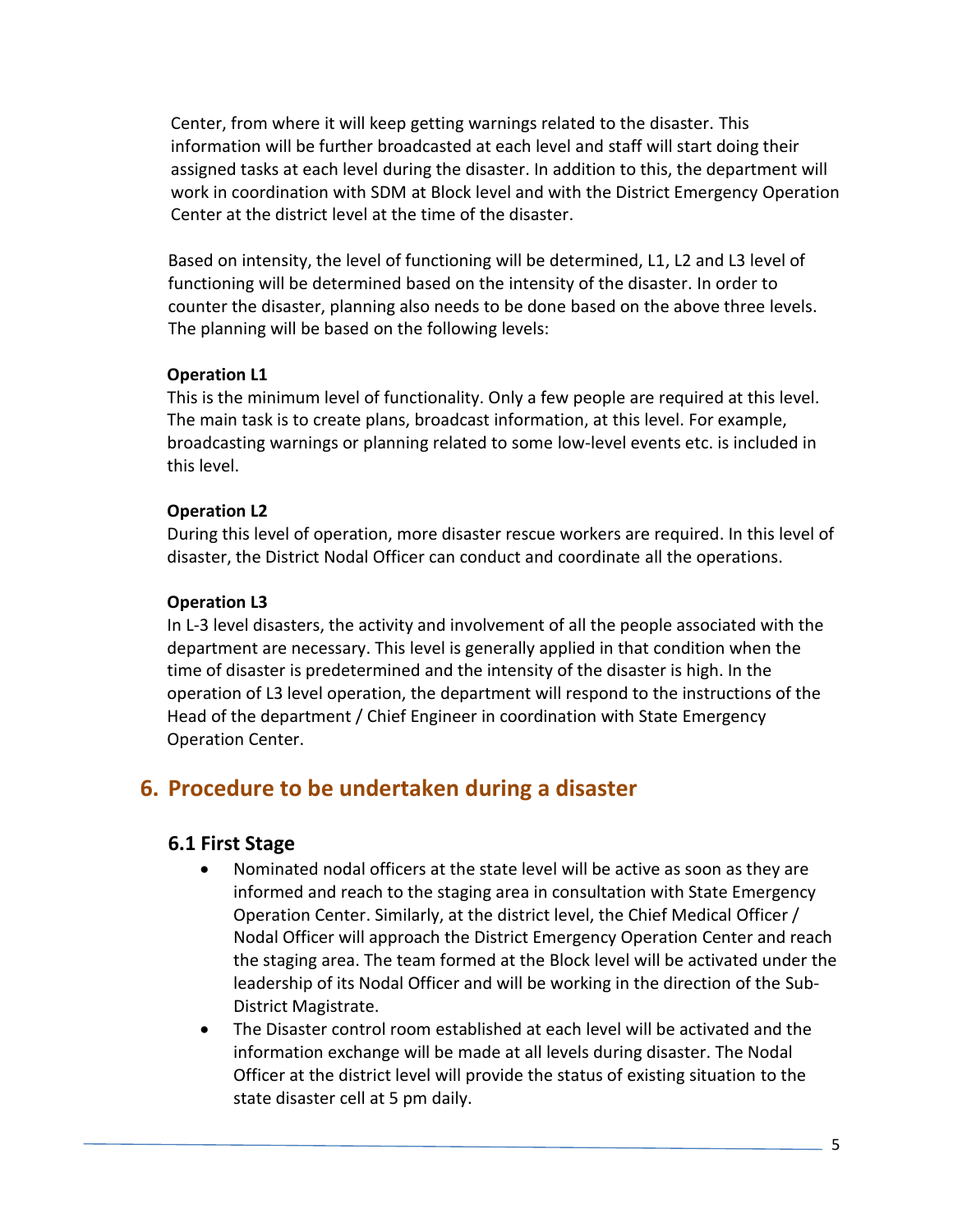#### **6.2 Second Stage**

- Block level disaster team will reach the disaster-affected area immediately and start managing and treating the animals after getting the information of the disaster.
- The veterinary officer at the Block level and Livestock extension officer at village level will bring animals to safer places and make arrangement for their treatment.
- Animals will be treated in animal health camps for one or two hours at the disaster site, under the leadership of the veterinary officer. Thereafter, on the instructions of Chief Veterinary Officer, veterinary officer will visit door to door to affected community in neighboring villages along with one peon and some medicines to provide treatment facilities to the animals.
- Animal treatment camps will be organized at gram panchayat level in the affected areas under the leadership of veterinary officer.
- The veterinary officer will temporarily suspend veterinary centers/animal service centers in case of any kind of disaster and make camps at disasteraffected areas under the notification issued by the Head of Department at State Level For supplying drinking water, straw/fodder, etc during the disaster, Chief Veterinary Officer / veterinary officer will ensure the supply of dried stalk of maize, millets, etc. and lentil peel with the help of District Administration.
- Under the instructions of the chief veterinary officer, in coordination with the district administration and Department of Drinking Water, , the veterinary officers will e drinking water for animals on alternate days in water scarce areas.
- The Chief Medical Officer / Veterinary of chatan bhelli will try to make sufficient amount of bills available to the practitioners.
- The State Government on the spreading of diseases among animals will issue a notification. Chief Veterinary Officer, in collaboration with the veterinary officer will prohibit the movement of animals in the affected area with the help of police and revenue department. Animal fair or exhibition in such areas will also be prohibited.
- Simultaneously, a complete treatment system will be established for their treatments, a sample will be taken, its test will be done at the national level laboratories recognized by the Indian National Research Institute and monitoring work and survey will continue till the prevention of diseases.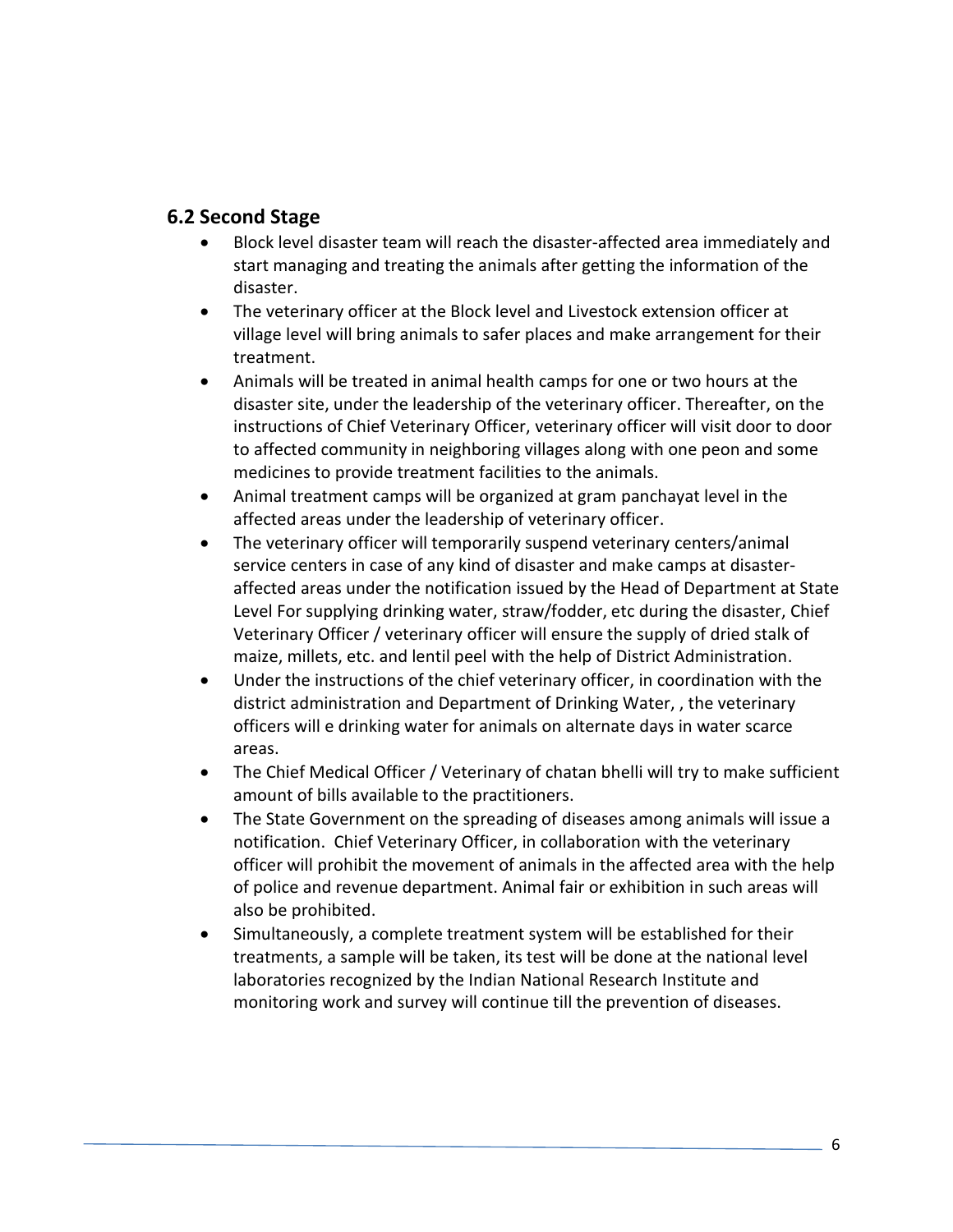# **7. Procedure to be undertaken after the Disaster**

The following procedure related to accounting and other administrative work will be undertaken:

#### **7.1 Administrative Work**

- Veterinary camps will be organized to prevent degradation of animal's reproductive capacity during the long-standing calamity.
- Chief Veterinary Officer / Veterinary Officer will ensure the availability of fodder seeds in the month of September under instructions from the State Headquarter.
- Livestock Extension Officer, under the instructions of Chief Veterinary Officer / Veterinary Officer will encourage the cattle farmers to sow barley, lursan etc. in irrigated areas of adjoining canal in the form of fodder crops,
- Vaccination, insecticidal medicines, and medicines will be provided (October to December) to animals to prevent manifestation of diseases.

#### **7.2 Accounting Work**

- Veterinary doctors will dissect the dead body of animals which were found during a disaster, recording was done for missing animals, verify their livestock records and issue death certificate based on the catalog/record. Along with these, assessment the damage will be done and the same will be informed to the Revenue Department.
- Chief Medical Officer will write a letter to the Rural Engineer Service (RES) Department in order to assess damage to departmental buildings or other resources. Assessment report will be submitted to the head office through the Chief Medical Officer for the proposal of reconstruction work.

## **8. Suggestions**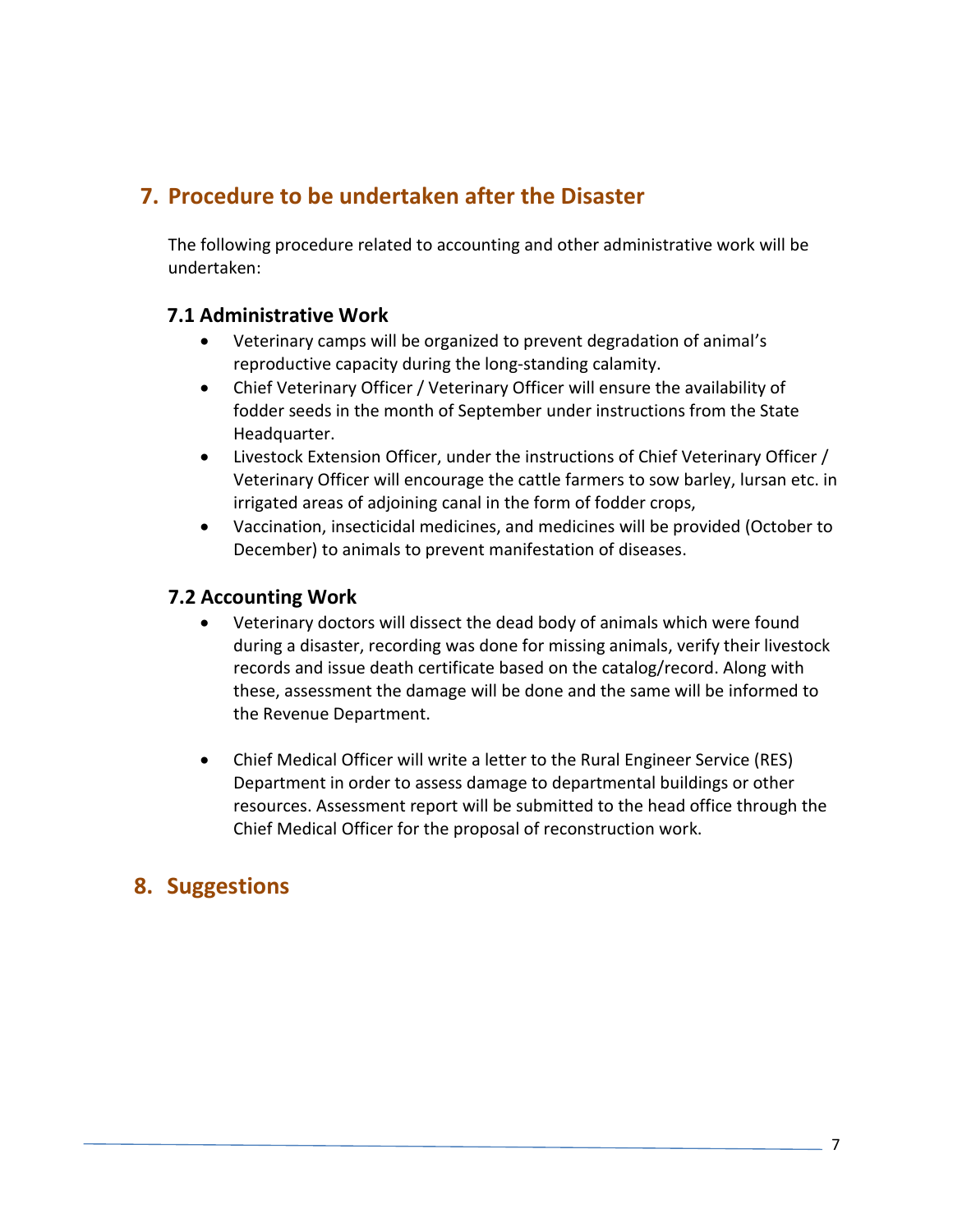# **9. Checklist**

#### **Disaster Preparedness**

This form will be filled by the Nodal Officer (Animal Husbandry Department) and submitted to District Disaster Authority and State Headquarter (Animal Husbandry Department) :

| <b>Work</b> done                                      | Yes/No | <b>Comment</b> |
|-------------------------------------------------------|--------|----------------|
| Determination of institutional role and               |        |                |
| responsibilities                                      |        |                |
| Communication arrangements have been                  |        |                |
| established with the following agencies/institutions: |        |                |
| State emergency operation center                      |        |                |
| State disaster management authority                   |        |                |
| District emergency operation center                   |        |                |
| District disaster management authority                |        |                |
| Departmental office (Under division)                  |        |                |
| District administration                               |        |                |
|                                                       |        |                |
| A disaster management team has been formed at         |        |                |
| each level within the department from state to        |        |                |
| block level                                           |        |                |
| The nodal officer has been nominated to coordinate    |        |                |
| disaster situations at all levels                     |        |                |
| Emergency medical devices have been stored as per     |        |                |
| requirement                                           |        |                |
| All Veterinary doctors and staff of the centers have  |        |                |
| been made aware of the disaster, its impact, and      |        |                |
| prevention                                            |        |                |
| An emergency supply of anesthetic drugs has been      |        |                |
| arranged                                              |        |                |
| The water storage tank has been filled in the         |        |                |
| hospitals                                             |        |                |
| A hospital area has been arranged for the treatment   |        |                |
| of a large number of injured animals during the       |        |                |
| disaster                                              |        |                |
| Emergency entry process system has been               |        |                |
| developed.                                            |        |                |